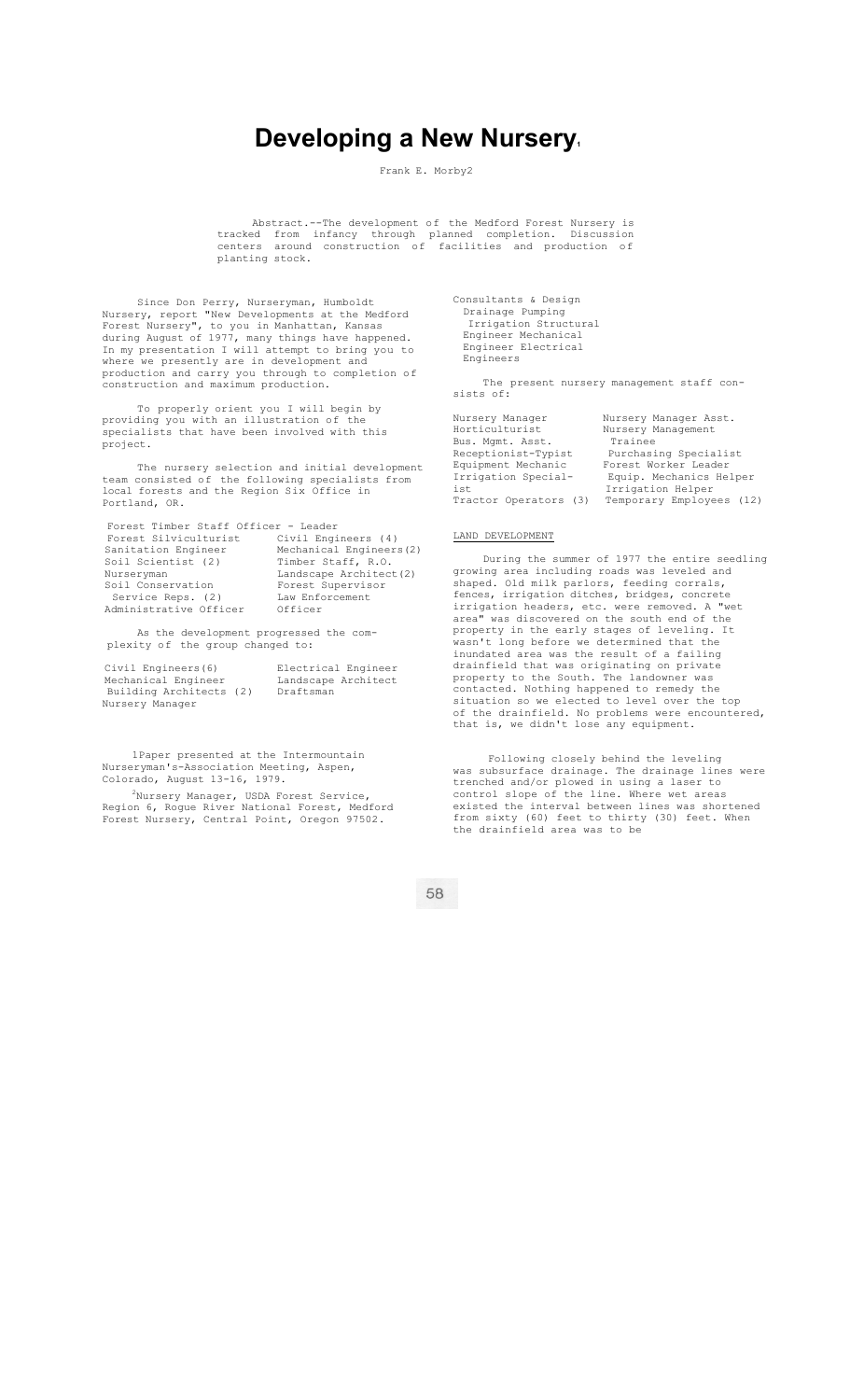drained the problem with the adjacent landowner still existed. We couldn't stop the project so the line was severed. We expected the flowing material to drop into our perimeter drain to be diluted by other drainage water. This idea worked for awhile but, the soil was soon saturated causing a return of surface flow. The flow was channeled back on the adjacent landowner. Now, two and onehalf (2 1/2) years later there is an indication that the problem will soon be solved.

#### BUILDING CONSTRUCTION

During the winter of 1977-1978 the first of the nursery buildings were constructed. Those completed were a warehouse, equipment and implement storage, gas-oil house and three field storage buildings. The field storage buildings are being used to store bird and rodent protection screens.

The office and employee center were designed and ready for contracting the summer of 1978. However, due to a shortage in funding we elected to forego their construction. decided instead to have the pumping station, reservoir inlet pipe, sump pump, etc., constructed since our objective is to grow seedlings and without water you can't do much.

We have learned that even in Southern Oregon winter time construction can provide quite a challenge. The seedling processing facility, refrigerated tree storage, employee center and office are being constructed this summer. The office may be ready for occupancy by October 15, 1979. The processing building should be ready by late December. We will have 10-12 million seedlings to process this winter and will need this facility to accomplish our task. The employee center will be ready early to late December. Tree storage buildings will not be available for this year's corp. The refrigeration controls are delayed, making it necessary for us to go to local refrigerated fruit storage again this packing season.

Building construction that will occur in CY 80 and 81 includes seed storage and laboratory; maintenance building, consisting of four units: maintenance/fabrication, carpentry and plumbing; pesticide storage and additions to our equipment and implement storage facilities.

### ROADS AND SURFACE DRAINAGE

Hanley Road Entrance - Construction and paving of the Hanley Road (cast) entrance was recently completed. This contract began last year with

construction of a bridge across Jackson Creek. The road has been held in abeyance until rightof-ways could be obtained. You've seen bridges or overpasses that lead to nowhere, well, we had ours too.

Old Stage Road Entrance - The entrance road from Old Stage (west) was accelerated after an accident occurred. This work was accomplished by the Rogue River National Forest Road Crew. Using this work force saved considerable time contract preparation and saved approximately \$15,000 over having the work done by contract.

Paving - Final paving of main access roads, and parking areas will occur after major construction is completed.

Nursery Interior Roads - Nursery interior or farm roads will be designed the winter of 1979-1980. Several design concepts will be considered. One of the major problems is intercepting and draining the water that flows out of the growing areas. All interior roads will be surfaced with crushed rock.

## OTHER DEVELOPMENT

Underground Irrigation System - The underground irrigation system was designed and constructed during the winter of 1977-1978. This system was ready for use by April 15, 1978. The system is automated and can be controlled electronically from the pumping facility. Manual control is also available.

Reservoir - Construction of the 104 acre foot reservoir began in late 1977. Excavation and formation of the embankment was completed in June 1978. This contract was lucrative enough to bring in one of the best organized and equipped contractors that I have observed in my twenty (20) years with the Forest Service.

The hypalon liner for the reservoir was installed during the summer of 1978. We began filling the reservoir in February 1979.

Pumping, Inflow, Outflow Handling Areas - Construction of the pumping, inflow, outflow facility was accomplished during late fall 1978, winter 1978-1979 and early spring 1979. Spring sowing 1979 was delayed until late April when the pumping facility became available.

Reservoir Inlet Pipe - The reservoir inlet pipe (RIP Line) was laid during the winter of 1978- 1979. This 3,000 foot long, 24 inch diameter concrete pipe feeds the reservoir by gravity flow. Construction began after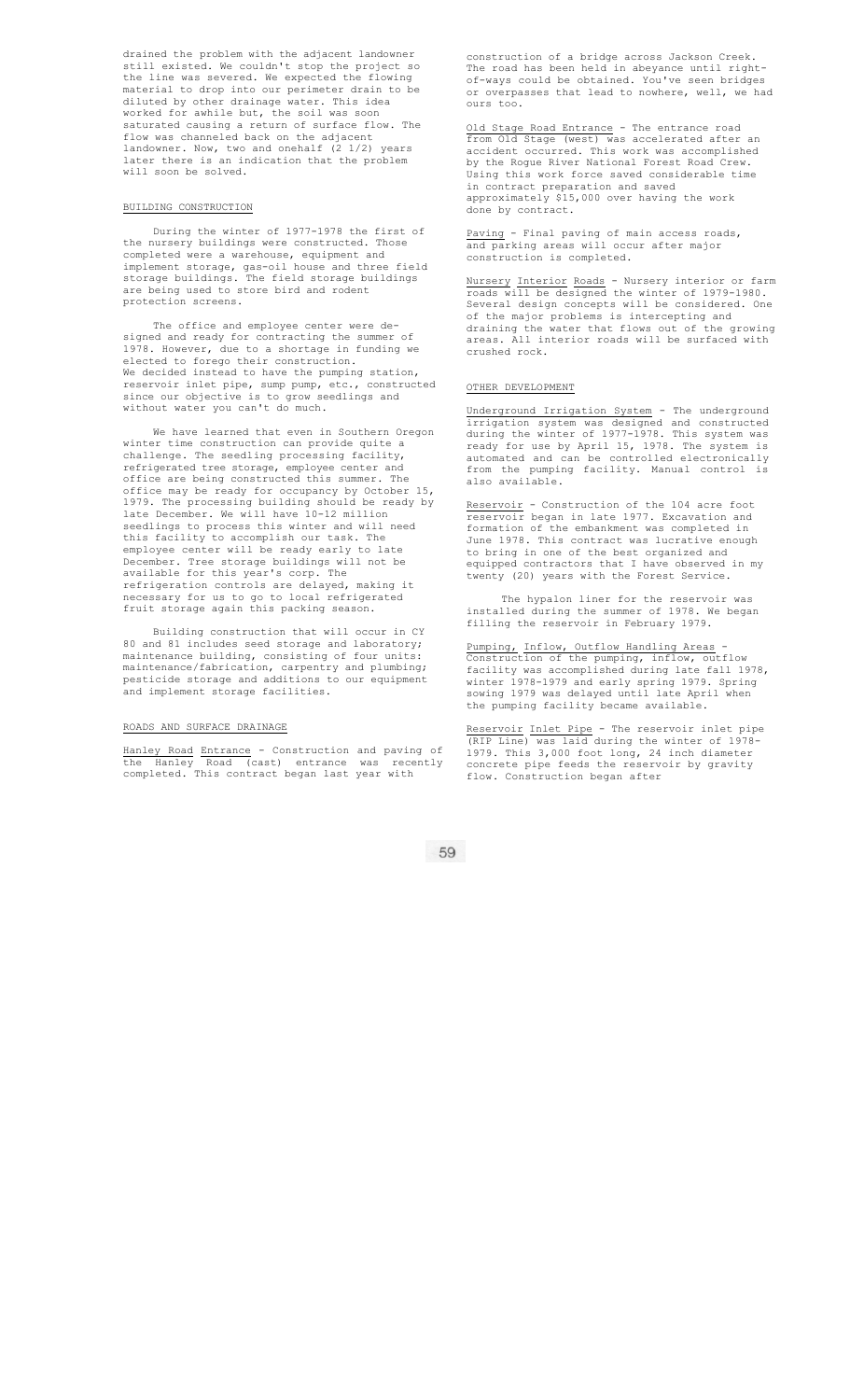fumigation for the 1979 sowing was completed. Contamination of the fumigated area occurred at the bed ends where excavated material was piled.<br>In some areas the excavated material left mounds In some areas the excavated material left at the ends of some of the beds after the contract was completed. The mounding has caused inundation of seedlings at the ends of beds. Trenching has been necessary to alleviate this problem.

Sump Pump - A sump pumping system has been installed at the termination of the subsurface drainage system. This pumping system provides the opportunity to recycle subsurface drainage<br>water back through the irrigation system. The back through the irrigation system. The water from this source is some of the purest irrigation water we have available. This source is not being utilized at this time as we have concerns about salt buildup and water dispersed pathogens.

Jackson Creek Diversion 4 Bridge - The Jackson Creek diversion and bridge are in the construc tion phase. This structure will be completed by late August 1979. Fortunately the Contracting Officer's Representative (COR) who administered the RIP line constructed a temporary diversion to provide irrigation water until this project was completed.

Domestic Water - Domestic water is transmitted through a 10,000 foot long, 12 inch transit pipeline, to the nursery from the City of Medford water lines. The Forest Service paid for the installation.

City of Medford water was utilized to nurture our 1978 crop. Without the water source we wouldn't have been able to produce our crop in 1978. There were restrictions on flow, use days of the week, and hours of irrigation.

Sewer - The Bear Creek Valley Sanitary Authority (BCVSA) provides sewage transmission and treatment for much of the Rogue River Valley. BCVSA will serve the Nursery's needs through their proposed West Side Trunk. Federal funding for the trunk has not arrived. The sewer project will not begin until FY 80, after October 1979. The majority of our people buildings will be available for occupancy during mid-winter 1979- 1980. A holding tank will be installed to handle the sewage until the trunk line is completed.

Fences - Security of the nursery has not been a problem. By 1980 the exterior boundary fence will be complete. The interior fence around the reservoir will be completed in early 1980.

Production and Shipping of Planting Stock

|                    |                         | Planned         |                    |                   |
|--------------------|-------------------------|-----------------|--------------------|-------------------|
| Sow                |                         | Lift            |                    |                   |
| Year               | Quantity<br>M's         |                 |                    | Quantity<br>M's   |
| 1978-79<br>1979-80 | 10,000<br>20,000        |                 | $2 - 0$            | 10,000            |
| 1980-81<br>1981-82 | 30,000<br>$30 - 40,000$ |                 | $2 - 0$<br>$2 - 0$ | 20,000<br>30,000  |
|                    |                         | Actual          |                    |                   |
| Sow                |                         |                 |                    | Lift              |
| Year               | Quantity<br>M's         | Year            |                    | Quantity<br>M's   |
| 1978-79            | 10,000                  | 79              |                    | 2,200             |
| 1979-80            | 30,000                  | $79 - 80$       | $& 2 - 0$          | $1 - 0$ 10-12,000 |
| 1980-81            | 35,000                  | $80 - 81$<br>g. | $1 - 0$<br>$2 - 0$ | 30,500            |

The figures in table one illustrate that the nursery has an accelerated program. We were successful with the 10 million test sowing in 1978 and this has influenced the present production levels. Late in 1978 I asked the Regional Office what to expect for sowing in 1979. I was asked how does a sow of 30 million sound. My response was positive and of course the next question was how about 40 million. I responded with "let's go back to 30". Thus, we had a sow of 30.5 million this spring.

A herbicide that was used in 1978 caused a few problems. A paper has been presented that addresses that problem.

A portion of the Douglas fir 1-0 was lost because of fumigation vapor drift. The pines and most of the true firs were exposed to the material but were not affected. The damage to the Douglas fir occurred on the bed ends adjacent to the road (40' wide) that the contractor was using to turn his machine around. To overcome this problem we plan to change the direction of the fumigation injection and tarp laying operation.

Lifting and Packing - The spring 1979 processing operation was accomplished in the warehouse. Fortunately, the Regional electrical engineer is foresighted and had an electrical panel installed that would accommodate addons. Extra lights, outlets and drop lines for conveyor tables were added without an additional panel. Heating was accomplished with an oil .<br>fired space heater.

60